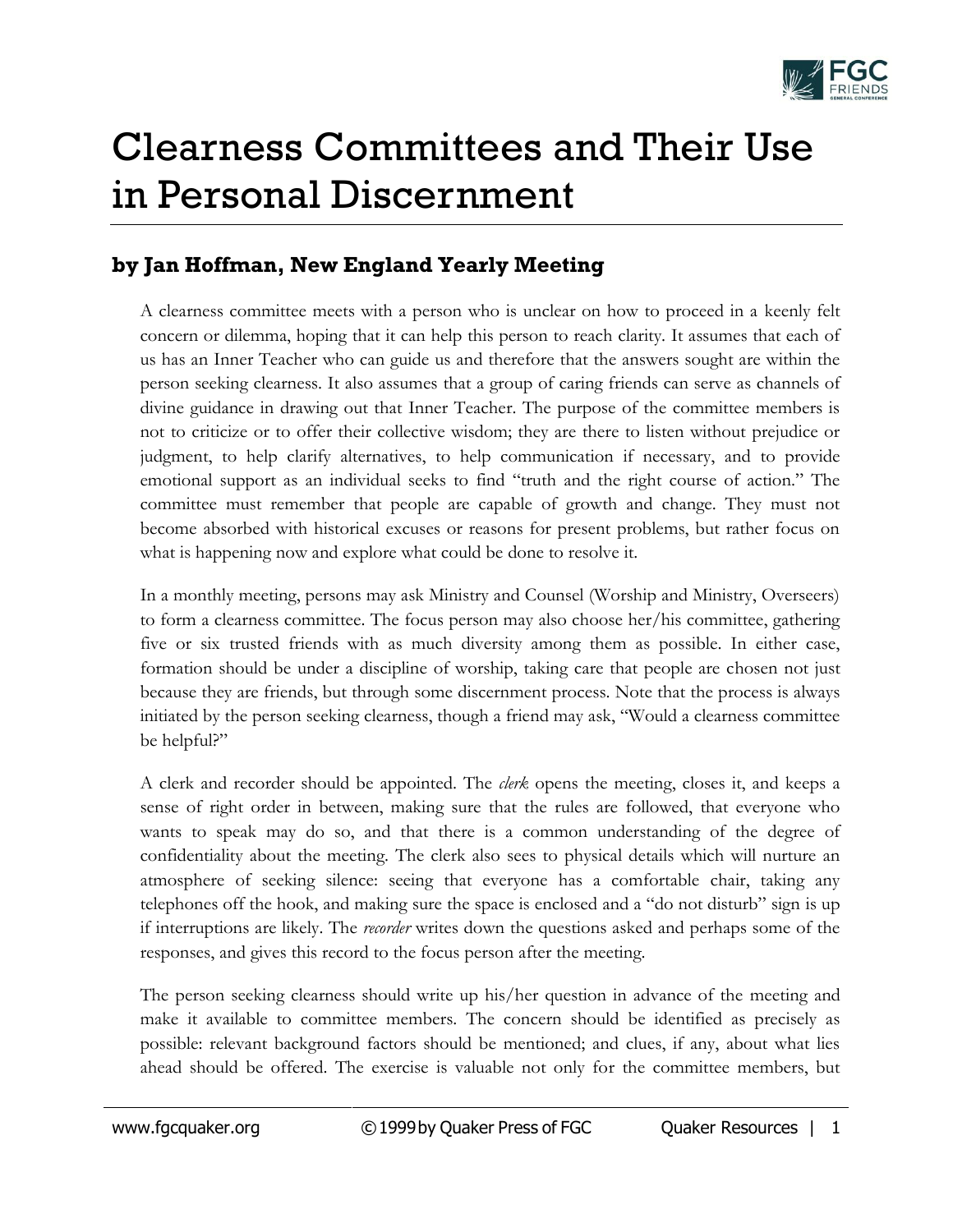

especially for the focus person. When the committee meets it should be for two to three hours with the understanding that there may be a second, and even third, meeting.

A meeting begins with the clerk inviting the committee to prepare for its work, reminding everyone of the disciplines to be followed. After this, all settle into a period of centering silence. When the focus person is ready, s/he begins with a brief summary of the question or concern. The rules for committee members are very simple-but very difficult to follow: members may not speak in any way except to ask the focus person a question, an honest question. That means no presenting solutions, no advice, no "Why don't you . . . ?," no "My uncle had the same problem and he . . . ," no "I know a good diet that would help you a lot." Nothing is allowed except honest, probing, caring, challenging, open, unloaded questions! And it is crucial that these questions be asked not for the sake of the questioner's curiosity but for the sake of the focus person's clarity. Caring, not curiosity, is the rule for questioners. Remember that your task is to serve as a channel for the Light to help the focus person deal with the problem or make a decision; neither you nor the committee deals directly with the problem or makes the decision.

Committee members should try to ask questions briefly and to the point rather than larding them with a lot of background and qualifications. Not only does this help guard against turning questions into speeches, but it may also help open the focus person to some insight that gets obscured when the questions wander. Committee members should also trust their intuitions. Even if a questions seems off the wall, if it feels insistent, ask it.

The focus person normally answers the questions in front of the group—and the answer generates more questions. But it is always the focus person's absolute right not to answer either because s/he does not know the answer, or because the answer is too personal or painful to be revealed in the group. The more often a focus person can answer aloud, the more s/he and the committee has to go on. But this should never be done at the expense of the focus person's privacy or need to protect vulnerable feelings. When answering, the focus person would do well to keep her/his responses relatively brief so time remains for more and more questions. Some questions seem to require one's whole life story in response: resist the temptation to tell it!

Do not be afraid of silence in the group. In fact, value it, treasure it. The pacing of questioning and answering should be gentle, relaxed, humane. A machine-gun pace of questioning or answering destroys reflectiveness. If there is silence in the group, it does not mean nothing is happening. It may very well mean the most important thing of all is happening, inside of people.

Well before the end of the session, following at least an hour of questioning, the clerk should ask for a pause and ask the focus person how s/he wishes to proceed. This is an opportunity for the focus person to choose a mode of seeking clarity other than questions, which have characterized the rest of the session. The recorder continues to record during this time. Possibilities are: